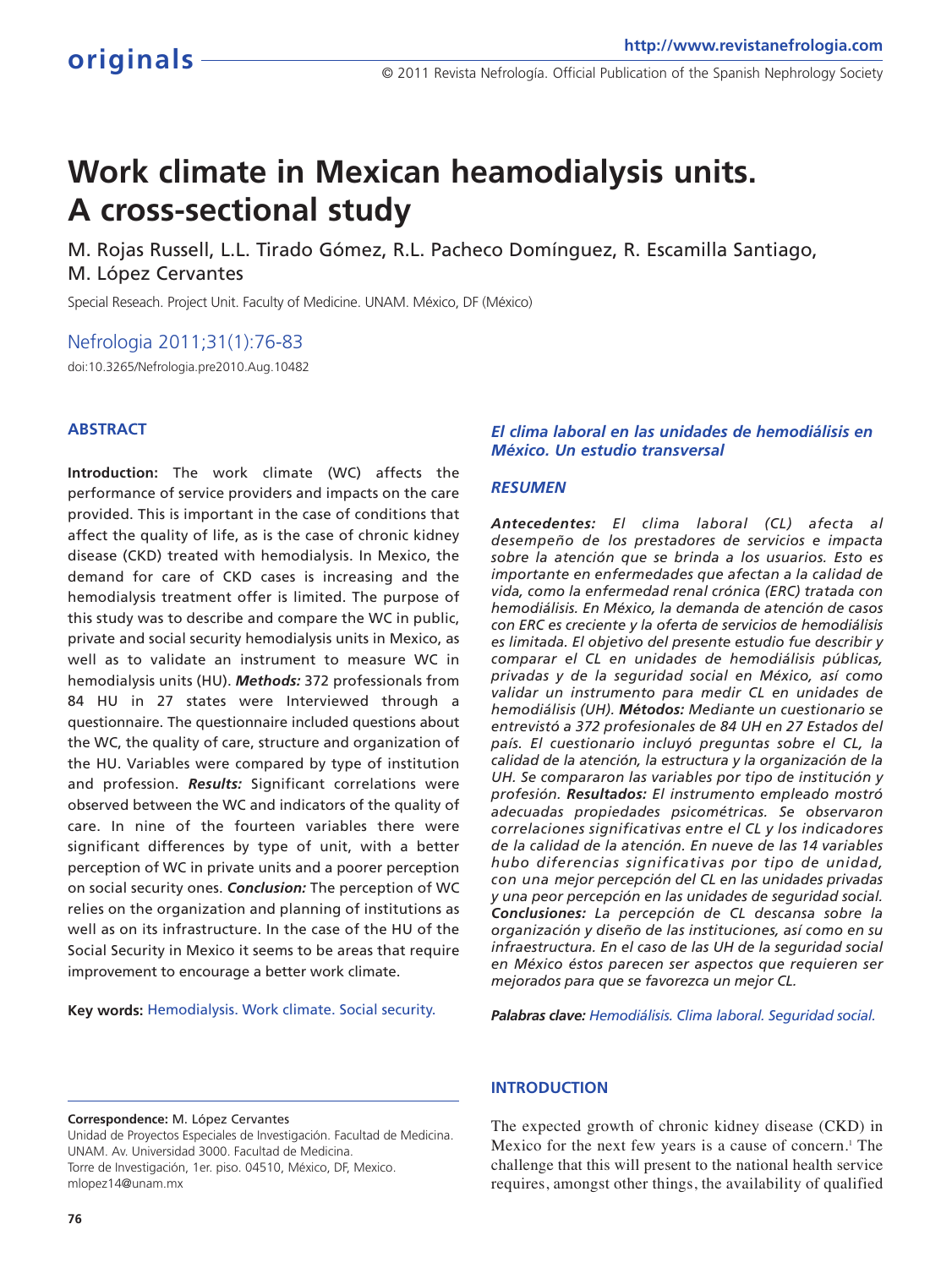health professionals to undertake the care of this group of patients. However, as is the case with any other health problem, it is important that a caring service should be provided, bearing in mind the potential impact that CKD has on the quality of life of these patients, particulary those in the terminal stages of the disease. An aspect related to the quality of care in the area of nephrology that has recently been widely studied is the burnout*.* 2,3 It is a known fact that doctors and nurses working in HU can be prone to this condition, which affects their professional performance.

However, along with burnout, the work climate (WC), also known as organisational climate, is another factor that significantly affects the quality of this caring service. This arises from the human and physical environment where people perform their daily work. It also depends on the skill, experience and leadership of the managers, the behaviour of other individuals, the way they work and relate to each other, their dealings with the organisation or institution, the equipment or set of instruments used, and the activity of each member of the organisation. On this objective basis, the WC is the result of the perception of those involved in the caring process, which is affected by the activities, interactions and experiences of each one of them. For that reason, WC, together with the organisational structure and characteristics and their individuals, form an inter-dependent system that affects the results of the organisation, as well as the job satisfaction, and hence the productivity, which translates into a quality and caring health service.

Health organisations, institutions and professionals have not been excluded from the WC study.<sup>4-6</sup> WC is normally measured by the perception that each work group member has of their internal working environment. It is evaluated by the sum of all the individual perceptions. However, it is not only about views; the external environment and context in which those perceptions are created are also taken into  $3$ ccount.<sup>4</sup>

WC is not defined by a universal set of characteristics, although its multidimensional nature is widely accepted.<sup>7</sup> The relevant measurements vary according to the organisation concerned, for example, Menárguez-Puche, et al<sup>8</sup> identified three relevant dimensions when they designed a scale to measure the organisational environment that included primary care professionals: teamwork, working together and compromise.

The definition of WC is helpful to explain the behaviour of organisations in the workplace. Therefore, its evaluation is essential to understand variations in group productivity. Those studies based on measuring the organisational aspects

of health services enable the analysis of the work environment.<sup>4</sup>

The Mexican health service is organised on the basis of each individual's work situation. There is a service available for private employees, another for civil servants, and also some ministries and state-owned organisations have their own health service providers, for instance, the Ministry of National Defense, the Ministry of the Navy and the Petroleos Mexicanos company (PEMEX). People who are not covered by these services and do not have enough financial resources to pay for private medical care are looked after by the Ministry of Health. Finally, those who are able to pay, or have medical insurance as part of their employment benefits, receive private health care.

From a geographical perspective, different social, economic, education and health indicators separate inhabitants in the north of the country from those in the south, the latter being at a greater disadvantage with respect to the former.

Hence, the objective of this study was to identify the different characteristics and analyse the differences in WC throughout the heamodialysis units (HU) across Mexico according to their condition as private or public organisations, as well as their geographical distribution. Both dimentions, the public-private status and geographical distribution are relevant in countries where there are significant indicators of social inequality, which in the case of health, translate into different levels of access to these services.

### **METHOD**

#### **Participants and procedure**

Between November and December 2008, a survey was conducted of a sample of 372 professional members of 84 HU in 27 of the 32 federal districts. The participation in the survey was voluntary and carried out within the normal working hours of those taking part, during a single session lasting approximately 20 minutes. Total confidentiality was guaranteed to all participants regarding the information provided.

#### **Research tool**

A questionnaire made up of 119 items, divided into 7 sections, was produced\*. The first section gathered HU identification data, and the second asked for sociodemographic information and work history in the unit under

<sup>\*</sup> The questionnaire was produced using the survey on quality of working life from the Spanish ministry of labour and social affairs, the organisational climate survey from the Mexican ministry of health (SSA) and the employee satisfaction survey from the American organisation Gallup.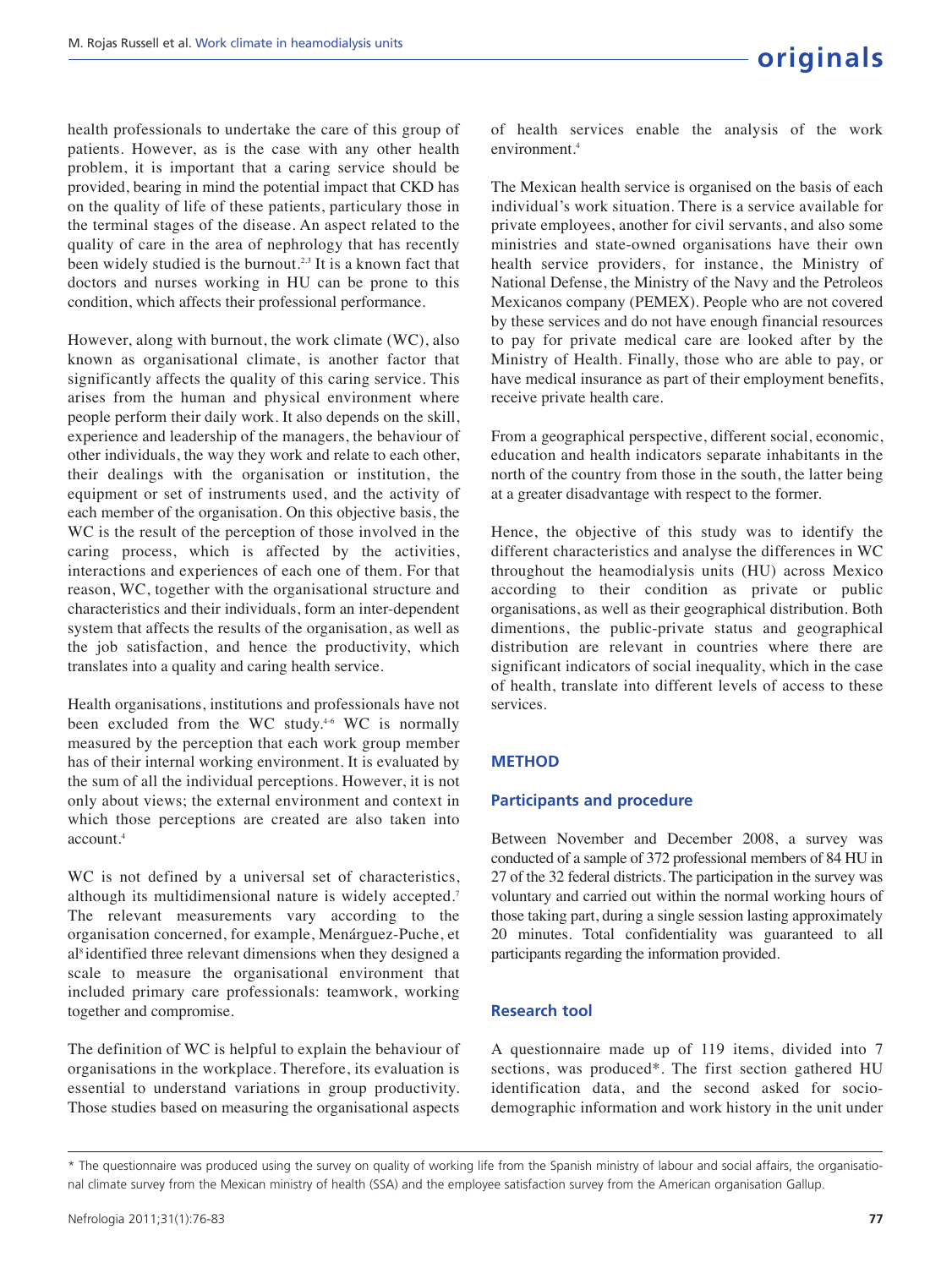# **originals**

study. Sections 3 and 6 included items relating to WC, 7 were dichotomous and 65 were multiple response questions using Likert scales. The fourth section had 14 questions relating to the perception of patient care in the HU. The fifth included 10 items on the organisational structure, organised in an 11-point visual analogue scale (from zero to ten). Part seven contained only one Likert item, which asked about the state of health of the person answering the questionnaire, with different options ranging from "poor" to "excellent". The questionnaires were completed by staff who had been previously trained by the research group.

# **Data analysis**

The validity of the WC model, the perception of the quality of the care and the organisational structure were established by the analysis of exploratory factors to identify underlying dimensions. Only those factors that were conceptually congruent and showed factorial values higher than 0.4 were taken into account. For each factor identified under these criteria, the internal consistency was established using Cronbach's Alpha. The concurrent validity was measured by analysing the Spearman's correlation between those factors identified. Bivariate analyses of the factors by profession, type of unit (public or private) and geographical region were carried out. In order to do this, the different dimensions were divided into three groups, based on the terciles of each variable (except the personal attention, tolerance and resource availability variables, for which the criterion used was the median value), and they were compared using the chi-squared test. In the case of the analysis by institution, PEMEX was excluded due to the small number of individuals from this organisation taking part in the study. The results were analysed using the Statistical Package for the Social Sciences (SPSS, v.13)

#### **RESULTS**

#### **Description of the sample**

18% of those interviewed belonged to units located within the Federal District (DF), whilst 11% were from the State of Jalisco in the Centre-West region of the country. The remaining 71% was shared between the other 25 political districts, none of which represented more than 5%. 39% worked in private HU, 21% in Ministry of health units (*SSA*), 19% belonged to the Institute of safety and social services for civil servants (*ISSSTE*), 17% to the Mexican institute of social security (*IMSS*), while only 3% worked for PEMEX and 4 professionals worked in a university unit.

Table 1 shows socio-demographic data, as well as its distribution by unit type. It can be observed that the majority of professionals were female, from private HU and the majority had only worked in the unit where they were interviewed.

# **Factor analysis**

Table 2 shows the factors identified by the exploratory factor analysis of the different sections of the questionnaire. The Kaiser-Meyer-Olkin (K-M-O) measures of sampling adequacy, the Bartlett's sphericity test and the variance percentage of each analysis are also shown. In addition, the

#### **Table 1.** Socio-demographic data from the study sample

| Average age (years)                                     | $37.6 \pm 9.6$ |                |
|---------------------------------------------------------|----------------|----------------|
| Gender <sup>a</sup>                                     | N              | %              |
| Female                                                  | 215            | 58             |
| Male                                                    | 156            | 42             |
| Profession                                              |                |                |
| Doctor                                                  | 168            | 45             |
| Nursing                                                 | 161            | 43             |
| Administration                                          | 37             | 10             |
| Not specified                                           | 6              | 1              |
| Civil status                                            |                |                |
| Single                                                  | 112            | 30             |
| Married                                                 | 220            | 59             |
| Widow/er                                                | 7              | $\overline{2}$ |
| Divorced                                                | 3              | 0.8            |
| Separated                                               | 7              | 1.6            |
| Living together                                         | 23             | 6              |
| Institution                                             |                |                |
| SSA                                                     | 77             | 21             |
| <b>ISSSTE</b>                                           | 71             | 19             |
| <b>IMSS</b>                                             | 62             | 17             |
| PEMEX                                                   | 11             | 3              |
| Private                                                 | 147            | 39             |
| Other                                                   | 4              | 1              |
| Geographical region                                     |                |                |
| North                                                   | 87             | 23             |
| Central                                                 | 124            | 33             |
| South                                                   | 95             | 26             |
| D.F.                                                    | 66             | 18             |
| Previous experience in another HU                       |                |                |
| <b>No</b>                                               | 218            | 59             |
| <sup>a</sup> One participant did not state their gender |                |                |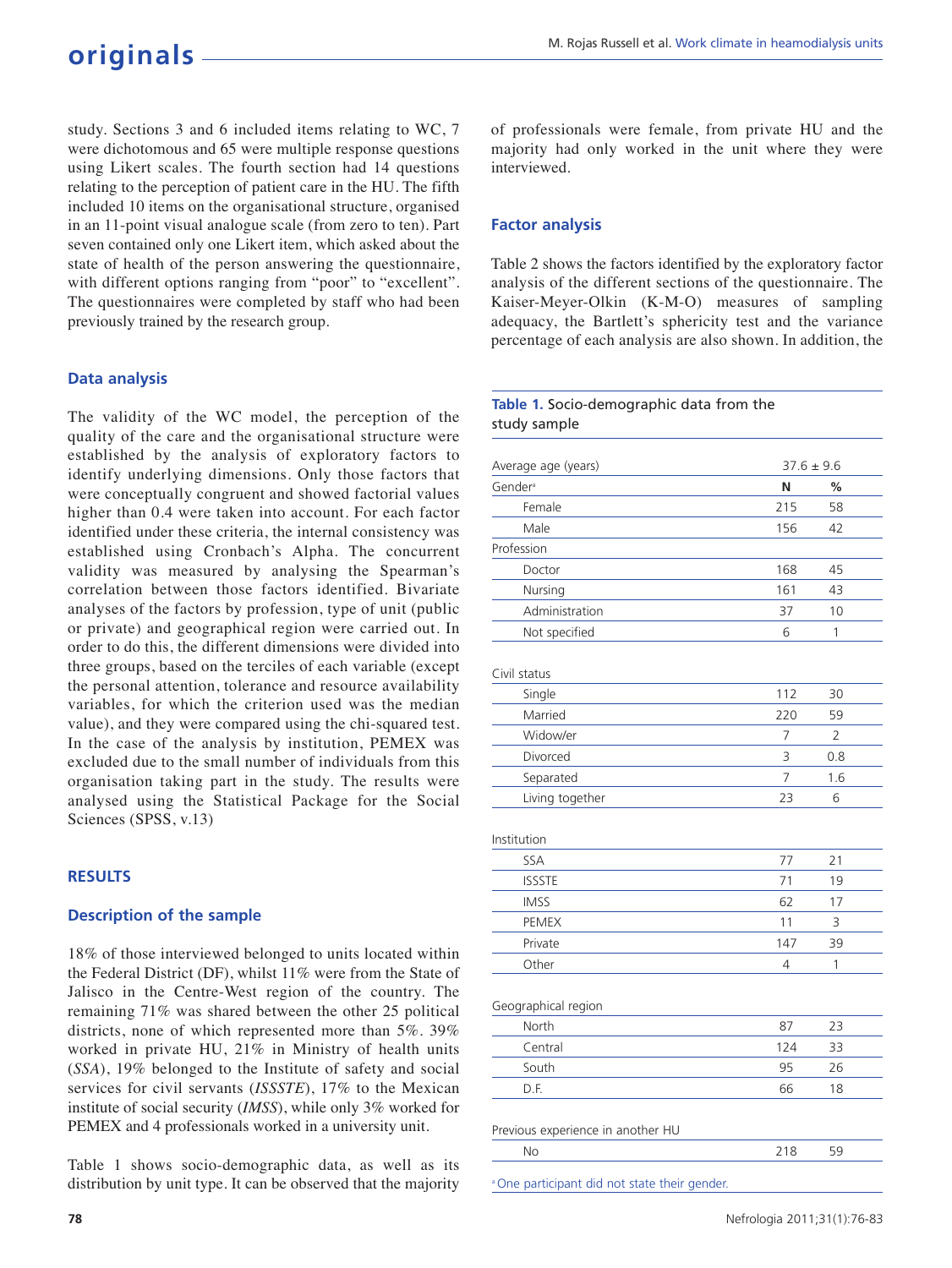| Table 2. Factors identified by the different sections of the evaluation tool |       |                            |                               |                         |
|------------------------------------------------------------------------------|-------|----------------------------|-------------------------------|-------------------------|
| <b>Region/Factors</b>                                                        | K-M-O | Barlett's Test( $\chi^2$ ) | <b>Explained variance (%)</b> | <b>Cronbach's Alpha</b> |
| <b>WORK CLIMATE 1</b>                                                        |       |                            |                               |                         |
| (Items in Likert's scale)                                                    | 0.88  | 2,274.53 <sup>a</sup>      | 60.3                          |                         |
| 1. Relationship with more senior staff (e.g.                                 |       |                            |                               |                         |
| "Do you ask your boss about work related issues?")                           |       |                            |                               | 0.87                    |
| 2. Work environment (e.g. "How would you describe your                       |       |                            |                               |                         |
| relationship with work colleagues?")                                         |       |                            |                               | 0.77                    |
| 3. Openness to change (e.g. "If it was up to you,                            |       |                            |                               |                         |
| would you do things differently from your boss?")                            |       |                            |                               | 0.73                    |
| (Dichotomous items)                                                          | 0.80  | 392.97 <sup>a</sup>        | 38.3                          |                         |
| 1. Work satisfaction (e.g.                                                   |       |                            |                               |                         |
| "Do you think that other HU treat their                                      |       |                            |                               |                         |
| staff better than this one?")                                                |       |                            |                               | 0.75                    |
| <b>PATIENT CARE</b>                                                          | 0.85  | 1,694.41 <sup>a</sup>      | 44.3                          |                         |
| 1. Quality of care in the HU                                                 |       |                            |                               |                         |
| (e.g. "How is the HU organised in                                            |       |                            |                               |                         |
| terms of patient care?")                                                     |       |                            |                               | 0.85                    |
| 2. Quality of personal care                                                  |       |                            |                               |                         |
| (e.g. "How do you feel about the care                                        |       |                            |                               |                         |
| you provide to patients?")                                                   |       |                            |                               | 0.75                    |
| <b>ORGANISATIONAL STRUCTURE</b>                                              | 0.88  | 1,109.99 <sup>a</sup>      | 45.4                          |                         |
| 1. Organisation efficiency (e.g. "How does                                   |       |                            |                               |                         |
| the way the HU is organised facilitate                                       |       |                            |                               |                         |
| or hinder your work performance?")                                           |       |                            |                               | 0.88                    |
| <b>WORK CLIMATE 2</b>                                                        | 0.86  | 7,532.48 <sup>a</sup>      | 47.4                          |                         |
| 1. Recognition by more senior staff                                          |       |                            |                               |                         |
| (e.g. "My boss listens to my suggestions                                     |       |                            |                               |                         |
| and comments")                                                               |       |                            |                               | 0.855                   |
| 2. Tolerance (e.g. "In my workplace there                                    |       |                            |                               |                         |
| is discrimination for disability")                                           |       |                            |                               | 0.934                   |
| 3. Communication and support (e.g. "I know                                   |       |                            |                               |                         |
| what is expected from me in my job")                                         |       |                            |                               | 0.803                   |
| 4. Training opportunities (e.g. "The training I receive                      |       |                            |                               |                         |
| allows my professional development)                                          |       |                            |                               | 0.777                   |
| 5. Flexible working hours (e.g. "My job enables me to carry                  |       |                            |                               |                         |
| out other activities outside working hours")                                 |       |                            |                               | 0.785                   |
| 6. Satisfaction with employment benefits (e.g. "When I am ill,               |       |                            |                               |                         |
| I am entitled to receive health care)"                                       |       |                            |                               | 0.733                   |
| 7. Availability of resources (e.g. "I have all the resources                 |       |                            |                               |                         |
| I need to do my job")                                                        |       |                            |                               | 0.811                   |
| 8. Work stress (e.g. "My work causes me stress")                             |       |                            |                               | 0.567                   |
| <sup>a</sup> P < 0.00; K-M-O: Kaiser-Meyer-Olkin measurement.                |       |                            |                               |                         |

internal consistency indices (Cronbach's Alpha) for each of the established factors are also indicated. According to the criteria normally applied to this type of analyis, both the K-M-O and the Bartlett's tests produced values of >.7 and *P*<.05 respectively, and demonstrated the relevance of the factor analyses carried out. With the exception of the "work

stress" factor, the internal consistency indices were appropriate, which demonstrates the reliability of the factors identified.

There was a general tendency to qualify the responses in a positive or favourable manner. However, this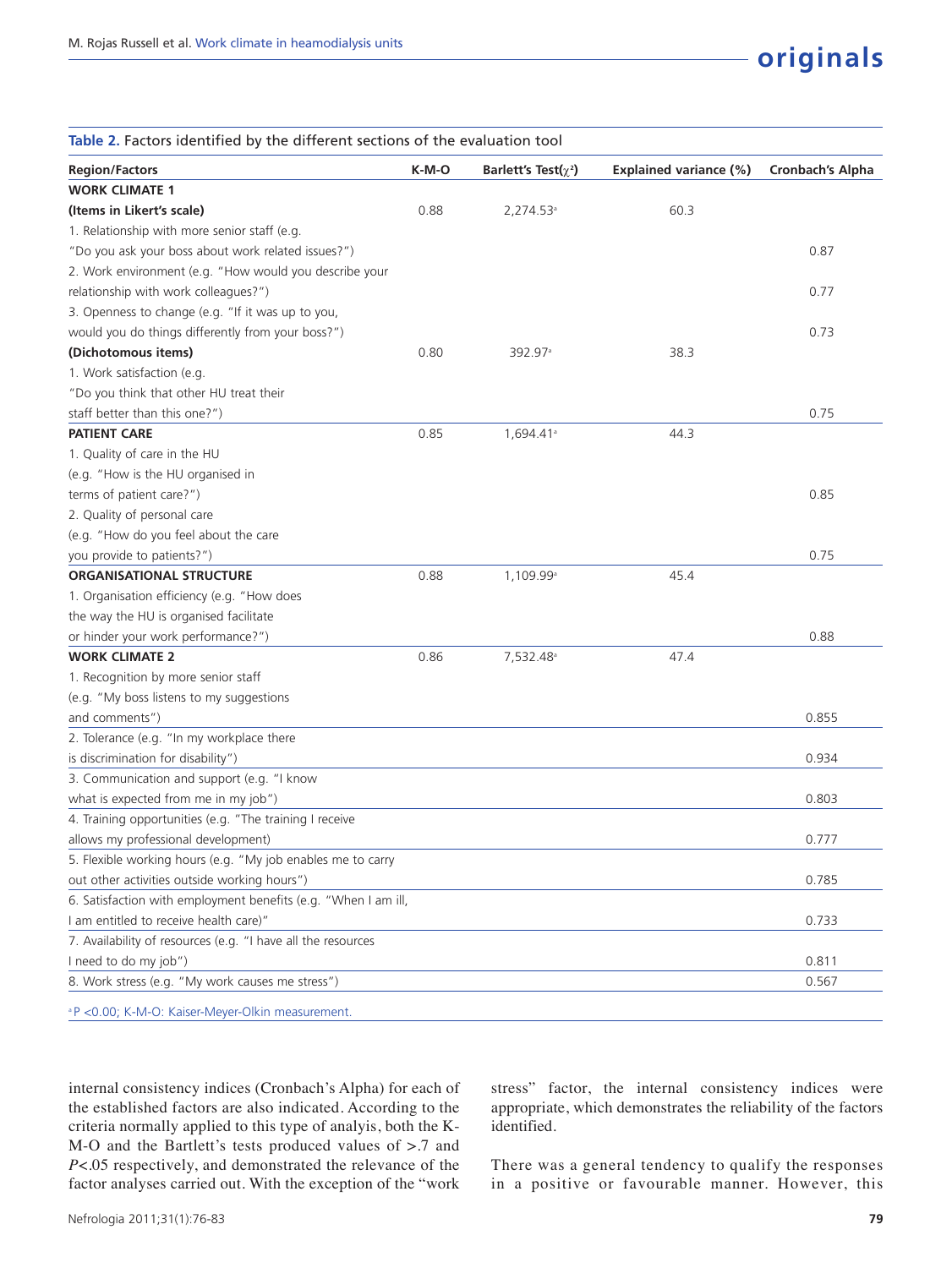**Table 3.** Correlation coeficients (Spearman's Rho) of work climate factors, organisational structure and the care provided in heamodialysis units

|                                              | 1                    | 2                    | 3                    | 4                    | 5                            | 6                 | $\overline{7}$       | 8                    | 9        | 10                   | 11                  | 12                                                            | 13 | 14                                                                    |
|----------------------------------------------|----------------------|----------------------|----------------------|----------------------|------------------------------|-------------------|----------------------|----------------------|----------|----------------------|---------------------|---------------------------------------------------------------|----|-----------------------------------------------------------------------|
| 1. Relationship with                         |                      |                      |                      |                      |                              |                   |                      |                      |          |                      |                     |                                                               |    |                                                                       |
| more senior staff                            | 1.00                 |                      |                      |                      |                              |                   |                      |                      |          |                      |                     |                                                               |    |                                                                       |
| 2. Work                                      |                      |                      |                      |                      |                              |                   |                      |                      |          |                      |                     |                                                               |    |                                                                       |
| environment                                  | 0.63a                | 1.00                 |                      |                      |                              |                   |                      |                      |          |                      |                     |                                                               |    |                                                                       |
| 3. Openness to change                        | $-0.48$ <sup>a</sup> | $-0.30$ <sup>a</sup> | 1.00                 |                      |                              |                   |                      |                      |          |                      |                     |                                                               |    |                                                                       |
| 4. Work satisfaction                         | 0.53a                | 0.41a                | $-0.55$ <sup>a</sup> | 1.00                 |                              |                   |                      |                      |          |                      |                     |                                                               |    |                                                                       |
| 5. Quality of                                |                      |                      |                      |                      |                              |                   |                      |                      |          |                      |                     |                                                               |    |                                                                       |
| service in the HU                            | 0.57a                | $0.63$ <sup>a</sup>  | $-0.38$ <sup>a</sup> | 0.46a                | 1.00                         |                   |                      |                      |          |                      |                     |                                                               |    |                                                                       |
| 6. Quality of                                |                      |                      |                      |                      |                              |                   |                      |                      |          |                      |                     |                                                               |    |                                                                       |
| personal service                             | $0.28$ <sup>a</sup>  | $0.38$ <sup>a</sup>  | $-0.15$ <sup>a</sup> | 0.16 <sup>a</sup>    | $0.44^{\circ}$               | 1.00              |                      |                      |          |                      |                     |                                                               |    |                                                                       |
| 7. Efficiency                                | $0.52$ <sup>a</sup>  | $0.50$ <sup>a</sup>  | $-0.33$ <sup>a</sup> | 0.47a                | $0.54$ <sup>a</sup>          | 0.23a             | 1.00                 |                      |          |                      |                     |                                                               |    |                                                                       |
| 8. Recognition                               |                      |                      |                      |                      |                              |                   |                      |                      |          |                      |                     |                                                               |    |                                                                       |
| of senior staff                              | 0.70a                | 0.43a                | $-0.45$ <sup>a</sup> | $0.50$ <sup>a</sup>  | 0.47a                        | 0.19a             | $0.58$ <sup>a</sup>  | 1.00                 |          |                      |                     |                                                               |    |                                                                       |
| 9. Tolerance                                 | $-0.21$ <sup>a</sup> | $-0.09$              | 0.19a                | $-0.14$ <sup>a</sup> | $-0.15^{\mathrm{a}}$ $-0.03$ |                   | $-0.14$ <sup>a</sup> | $-0.18$ <sup>a</sup> | 1.00     |                      |                     |                                                               |    |                                                                       |
| 10. Communication                            |                      |                      |                      |                      |                              |                   |                      |                      |          |                      |                     |                                                               |    |                                                                       |
| and support                                  | 0.56a                | $0.54$ <sup>a</sup>  | $-0.33a$             | $0.42$ <sup>a</sup>  | 0.53a                        | 0.30 <sup>a</sup> | 0.57a                | 0.66a                | $-0.19a$ | 1.00                 |                     |                                                               |    |                                                                       |
| 11. Training                                 |                      |                      |                      |                      |                              |                   |                      |                      |          |                      |                     |                                                               |    |                                                                       |
| opportunities                                | 0.49a                | 0.39a                | $-0.39a$             | $0.58$ <sup>a</sup>  | $0.42$ <sup>a</sup>          | 0.17a             | $0.52$ <sup>a</sup>  | 0.62a                | $-0.13$  | 0.59a                | 1.00                |                                                               |    |                                                                       |
| 12. Flexible working hours 0.27 <sup>a</sup> |                      | $0.32$ <sup>a</sup>  | $-0.09$              | $0.20$ <sup>a</sup>  | 0.33a                        | $0.15^{a}$        | $0.32^{a}$           | 0.37a                | $-0.05$  | $0.54$ <sup>a</sup>  | $0.38$ <sup>a</sup> | 1.00                                                          |    |                                                                       |
| 13. Satisfaction                             |                      |                      |                      |                      |                              |                   |                      |                      |          |                      |                     |                                                               |    |                                                                       |
| with benefits                                | 0.33a                | 0.33a                | $-0.23$ <sup>a</sup> | 0.37a                | $0.34$ <sup>a</sup>          | 0.22a             | 0.41a                | 0.52a                | $-0.09$  | 0.59a                |                     | $0.59^{\circ}$ 0.47 <sup>ª</sup> 1.00                         |    |                                                                       |
| 14. Availability                             |                      |                      |                      |                      |                              |                   |                      |                      |          |                      |                     |                                                               |    |                                                                       |
| of resources                                 | 0.53a                | $0.40^{\circ}$       | $-0.42$ <sup>a</sup> | $0.51$ <sup>a</sup>  | 0.49v                        | 0.20a             | 0.61a                | 0.66a                | $-0.16a$ | 0.56a                |                     | $0.55^{\circ}$ 0.30 <sup>°</sup> 0.47 <sup><sup>°</sup></sup> |    | 1.00                                                                  |
| 15. Work stress                              | $-0.23$ <sup>a</sup> | $-0.15$ <sup>a</sup> | $0.28$ <sup>a</sup>  | $-0.33a$             | $-0.21$ <sup>a</sup> $-0.02$ |                   | $-0.28$ <sup>a</sup> | $-0.29a$             | 0.29a    | $-0.24$ <sup>a</sup> |                     |                                                               |    | $-0.28$ <sup>a</sup> $-0.09 - 0.18$ <sup>a</sup> $-0.27$ <sup>a</sup> |
| P < 0.00                                     |                      |                      |                      |                      |                              |                   |                      |                      |          |                      |                     |                                                               |    |                                                                       |

seems to be a common reaction to this type of evaluation.<sup>9</sup>

Table 3 shows the correlation matrix of all factors identified in the questionnaire. Significant relationships were observed between the expected trends of the majority of the dimensions identified, which indicates a suitable concurrent validity. The relationships between the perception of efficiency and the rest of the variables were quite remarkable, since they all point towards the fact that, if the correct WC is perceived, there is also greater efficiency.

Table 4 shows the analyses by profession, unit type and geographical region. Significant differences by unit type were observed in 9 out of the 14 variables. A tendency towards the perception of a better WC was noticed in private units in comparison with public ones. In addition, a worse perception of the work environment was noticeable in *IMSS* units.

Only six of the variables showed differences in perception between medicine and nursing. Medical professionals perceived a better working relationship with more senior employees, enjoyed greater job satisfaction and believed their units were more efficient. However, nursing staff felt they had greater flexibility in their working hours, more stress at work and a better personal service.

The analysis by region only showed significant links in two of the variables: their relationship with more senior employees and work environment, with a tendency towards a better perception in units located in the north of the country. Due to space limitation, Table 4 only includes data relating to these two variables by geographical region.

In relation to the perception about their health, 95% of participants felt their health was "good" or "very good". There were no differences by unit type. The analysis by profession showed that medical staff perceived their health as "very good" more frequently than nursing staff (χ <sup>2</sup>=17.9; *P*=.00).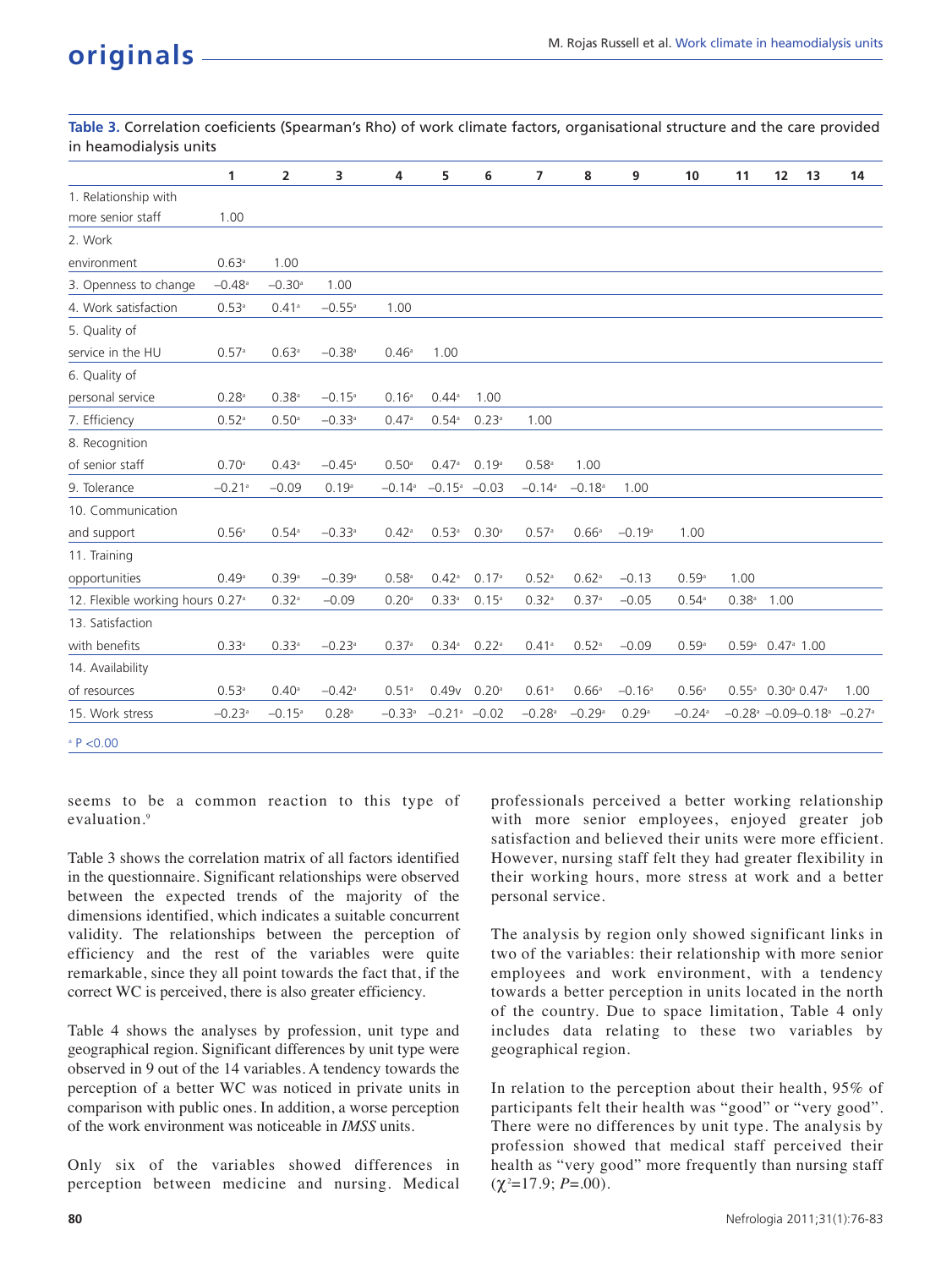# **Tabla 4.** Percentage of participants by work climate variables percentile, organisational structure and patient care

|                                            |      |      | <b>Terciles</b> |      |
|--------------------------------------------|------|------|-----------------|------|
| Variable                                   | 1    | 2    | 3               | р    |
| <b>RELATIONSHIP WITH MORE SENIOR STAFF</b> |      |      |                 |      |
| <b>Institution</b>                         |      |      |                 | 0.00 |
| SSA                                        | 37.6 | 27.3 | 35.0            |      |
| <b>ISSSTE</b>                              | 47.1 | 34.3 | 18.6            |      |
| <b>IMSS</b>                                | 61.3 | 29.0 | 9.7             |      |
| Private                                    | 28.1 | 30.8 | 41.1            |      |
| Profession                                 |      |      |                 | 0.03 |
| Doctor                                     | 34.7 | 31.7 | 33.5            |      |
| Nursing                                    | 48.4 | 28.6 | 23.0            |      |
| Region                                     |      |      |                 | 0.01 |
| North                                      | 30.0 | 22.5 | 48.0            |      |
| Central                                    | 42.9 | 31.1 | 26.0            |      |
| South                                      | 40.4 | 36.0 | 24.0            |      |
| D.F.                                       | 48.3 | 28.3 | 23.0            |      |
| <b>WORK ENVIRONMENT</b>                    |      |      |                 |      |
| Institution                                |      |      |                 | 0.14 |
| SSA                                        | 35.0 | 26.0 | 39.0            |      |
| <b>ISSSTE</b>                              | 51.4 | 24.3 | 24.3            |      |
| <b>IMSS</b>                                | 56.5 | 24.2 | 19.3            |      |
| Private                                    | 42.9 | 25.2 | 32.0            |      |
| Profession                                 |      |      |                 | 0.23 |
| Doctor                                     | 41.9 | 28.1 | 29.9            |      |
| Nursing                                    | 50.3 | 21.1 | 28.6            |      |
| Region                                     |      |      |                 | 0.00 |
| North                                      | 28.8 | 21.3 | 50.0            |      |
| Central                                    | 47.9 | 25.2 | 27.0            |      |
| South                                      | 53.3 | 24.4 | 22.0            |      |
| D.F.                                       | 50.0 | 31.7 | 18.0            |      |
| <b>OPENNESS TO CHANGE</b>                  |      |      |                 |      |
| Institution                                |      |      |                 | 0.00 |
| SSA                                        | 27.3 | 58.4 | 14.3            |      |
| <b>ISSSTE</b>                              | 28.6 | 47.1 | 24.3            |      |
| <b>IMSS</b>                                | 9.7  | 41.9 | 48.4            |      |
| Private                                    | 49.6 | 38.6 | 11.7            |      |
| Profession                                 |      |      |                 | 0.21 |
| Doctor                                     | 35.9 | 42.5 | 21.6            |      |
| Nursing                                    | 26.9 | 48.7 | 24.4            |      |
| Region                                     |      |      |                 |      |
| North                                      | 40.0 | 45.0 | 15.0            |      |
| Central                                    | 28.8 | 47.5 | 24.0            |      |
| South                                      | 38.2 | 43.8 | 18.0            |      |
| D.F.                                       | 30.0 | 40.0 | 30.0            |      |
| <b>WORK SATISFACTION</b>                   |      |      |                 |      |
| <b>Institution</b>                         |      |      |                 | 0.00 |
| SSA                                        | 39.5 | 44.7 | 15.8            |      |
| <b>ISSSTE</b>                              | 4.3  | 38.6 | 17.1            |      |
| <b>IMSS</b>                                | 67.2 | 29.5 | 3.3             |      |
| Private                                    | 16.7 | 40.3 | 43.0            |      |

|                                  |      |      | <b>Terciles</b> |      |
|----------------------------------|------|------|-----------------|------|
| Variable                         | 1    | 2    | 3               | р    |
| <b>Profession</b>                |      |      |                 | 0.01 |
| Doctor                           | 32.5 | 38.5 | 28.9            |      |
| Nursing                          | 44.3 | 39.2 | 16.4            |      |
| <b>QUALITY OF CARE IN THE HU</b> |      |      |                 |      |
| Institution                      |      |      |                 | 0.00 |
| SSA                              | 31.2 | 28.6 | 40.3            |      |
| <b>ISSSTE</b>                    | 45.7 | 30.0 | 24.3            |      |
| <b>IMSS</b>                      | 61.3 | 22.6 | 16.1            |      |
| Private                          | 33.3 | 30.6 | 36.1            |      |
| <b>Profession</b>                |      |      |                 | 0.68 |
| Doctor                           | 43.1 | 28.1 | 28.7            |      |
| Nursing                          | 38.7 | 28.8 | 32.5            |      |
| <b>EFFICIENCY</b>                |      |      |                 |      |
| Institution                      |      |      |                 | 0.00 |
| SSA                              | 29.7 | 33.8 | 36.5            |      |
| <b>ISSSTE</b>                    | 50.0 | 34.9 | 15.1            |      |
| <b>IMSS</b>                      | 50.9 | 29.8 | 19.3            |      |
| Private                          | 21.1 | 33.1 | 48.8            |      |
| <b>Profession</b>                |      |      |                 | 0.01 |
| Doctor                           | 27.3 | 38.5 | 34.1            |      |
| Nursing                          | 43.1 | 30.1 | 26.8            |      |
| <b>COMMUNICATION AND SUPPORT</b> |      |      |                 |      |
| Institution                      |      |      |                 | 0.00 |
| <b>SSA</b>                       | 44.1 | 32.5 | 23.4            |      |
| <b>ISSSTE</b>                    | 55.7 | 31.4 | 12.9            |      |
| <b>IMSS</b>                      | 32.3 | 51.6 | 16.1            |      |
| Private                          | 29.5 | 32.9 | 37.7            |      |
| <b>Profession</b>                |      |      |                 | 0.11 |
| Doctor                           | 40.7 | 31.7 | 27.5            |      |
| Nursing                          | 36.2 | 42.5 | 21.2            |      |
| <b>TRAINING OPPORTUNITIES</b>    |      |      |                 |      |
| Institution                      |      |      |                 |      |
| SSA                              | 32.5 | 44.1 | 23.4            | 0.00 |
|                                  |      |      |                 |      |
| <b>ISSSTE</b>                    | 43.7 | 39.4 | 16.9            |      |
| <b>IMSS</b>                      | 48.4 | 30.6 | 21.0            |      |
| Private                          | 26.0 | 38.4 | 35.6            |      |
| Profession                       |      |      |                 | 0.45 |
| Doctor                           | 34.7 | 40.1 | 25.1            |      |
| Nursing                          | 39.8 | 33.5 | 26.7            |      |
| <b>FLEXIBLE WORKING HOURS</b>    |      |      |                 |      |
| <b>Institution</b>               |      |      |                 | 0.10 |
| SSA                              | 41.3 | 29.3 | 29.3            |      |
| <b>ISSSTE</b>                    | 57.7 | 21.1 | 21.1            |      |
| <b>IMSS</b>                      | 30.6 | 33.9 | 35.5            |      |
| Private                          | 41.0 | 29.5 | 29.5            |      |
| Profession                       |      |      |                 | 0.01 |
| Doctor                           | 49.7 | 28.1 | 22.1            |      |
| Nursing                          | 35.2 | 30.2 | 34.6            |      |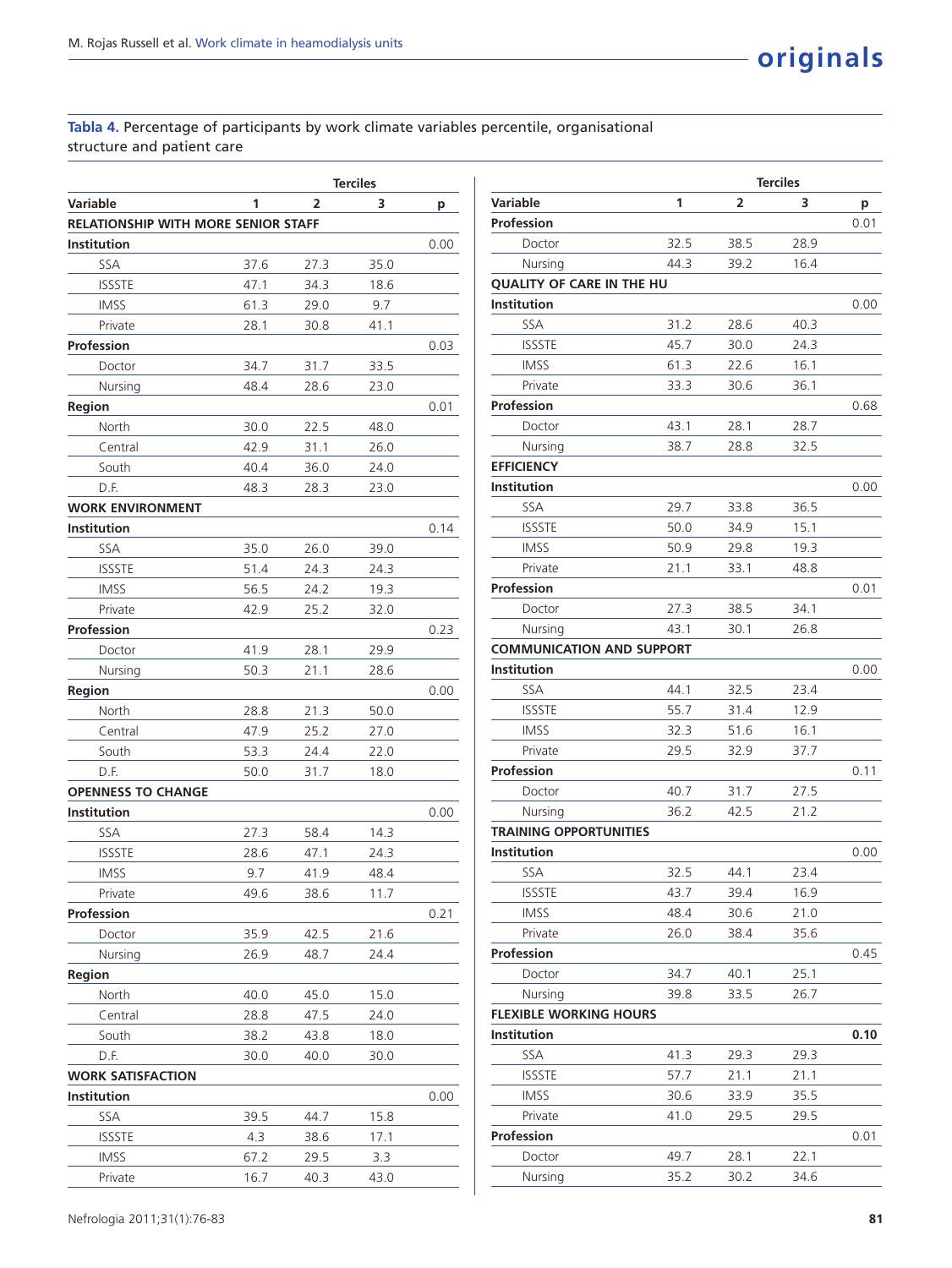**To be continued table 4.** Percentage of participants by work climate variables percentile, organisational structure and patient care

|                                       |      |                | <b>Terciles</b> |      |
|---------------------------------------|------|----------------|-----------------|------|
| Variable                              | 1    | $\overline{2}$ | 3               | P    |
| SATISFACTION WITH EMPLOYMENT BENEFITS |      |                |                 |      |
| <b>Institution</b>                    |      |                |                 | 0.00 |
| <b>SSA</b>                            | 45.5 | 32.5           | 22.1            |      |
| <b>ISSSTE</b>                         | 53.5 | 33.8           | 12.7            |      |
| <b>IMSS</b>                           | 37.1 | 37.1           | 25.8            |      |
| Private                               | 34.9 | 26.0           | 39.0            |      |
| Profession                            |      |                |                 |      |
| Doctor                                | 47.3 | 28.1           | 24.5            |      |
| Nursing                               | 41.0 | 32.3           | 26.7            | 0.51 |
| <b>WORK STRESS</b>                    |      |                |                 |      |
| <b>Institution</b>                    |      |                |                 | 0.38 |
| <b>SSA</b>                            | 48.0 | 32.5           | 19.5            |      |
| <b>ISSSTE</b>                         | 40.8 | 39.4           | 19.7            |      |
| <b>IMSS</b>                           | 33.9 | 35.5           | 30.6            |      |
| Private                               | 48.6 | 30.1           | 21.2            |      |
| <b>Profession</b>                     |      |                |                 | 0.00 |
| Doctor                                | 48.8 | 33.9           | 17.2            |      |
| Nursing                               | 34.4 | 35.0           | 30.6            |      |

|                                      | <b>Below the</b> | Above the |      |
|--------------------------------------|------------------|-----------|------|
|                                      | median           | median    | P    |
| <b>QUALITY OF PERSONAL ATTENTION</b> |                  |           |      |
| Institution                          |                  |           | 0.40 |
| <b>SSA</b>                           | 55.0             | 36.1      |      |
| <b>ISSSTE</b>                        | 61.4             | 38.6      |      |
| <b>IMSS</b>                          | 50.0             | 50.0      |      |
| Private                              | 50.0             | 50.0      |      |
| Profession                           |                  |           | 0.02 |
| Doctor                               | 57.0             | 43.0      |      |
| Nursing                              | 45.0             | 55.0      |      |
| <b>TOLERANCE</b>                     |                  |           |      |
| <b>Institution</b>                   |                  |           | 0.15 |
| SSA                                  | 51.3             | 48.7      |      |
| <b>ISSSTE</b>                        | 50.7             | 49.3      |      |
| <b>IMSS</b>                          | 50.0             | 50.0      |      |
| Private                              | 63.0             | 37.0      |      |
| Profession                           |                  |           | 0.24 |
| Doctor                               | 59.5             | 40.5      |      |
| Nursing                              | 53.1             | 46.9      |      |
| <b>AVAILABILITY OF RESOURCES</b>     |                  |           |      |
| <b>Institution</b>                   |                  |           | 0.00 |
| SSA                                  | 64.9             | 35.1      |      |
| <b>ISSSTE</b>                        | 81.7             | 18.3      |      |
| <b>IMSS</b>                          | 85.5             | 14.5      |      |
| Private                              | 40.4             | 59.6      |      |
| Profession                           |                  |           | 0.42 |
| Doctor                               | 61.3             | 38.7      |      |
| Nursing                              | 65.6             | 34,4      |      |

#### **DISCUSSION**

The quality of the health service depends on different factors, including the WC in which the service is provided. This study has confidently shown the CW characteristics of the HU in Mexico.

Although there is no consensus regarding the number and definition of the dimensions that constitute the  $WC$ , the factors identified in this study reproduce several of the dimensions described in the field of organisational climate. Despite having observed a tendency towards the positive qualification of the various aspects evaluated, it was possible to identify relationships between the factors in theoretical congruent trends. This means that, in addition to the validity of the model, the majority of factors identified showed an appropriate concurrent validity and a good internal consistency.

There is a general tendency towards a better WC in the HU belonging to the private sector. The availability of a better infrastructure and resources, together with better training opportunities, could be the key of this positive impression, alongside the perception of greater efficiency. In general, differences between private and public units were explained by worse perceptions of WC in social security units. Some of the data from these units (e.g. the lack of resources) coincide with results from other surveys.<sup>10</sup> This suggests the presence of organisational or planning factors which make more difficult the care of patients suffering from terminal CKD in these units.

On the other hand, there is a remarkable tendency in Mexican national health service units to perceive their WC as similar to those of private units, despite their clear disadvantage in terms of infrastructure.<sup>1</sup>

The differences by profession are also worth mentioning. Doctors felt that they had a better working relationships with more senior staff, greater work satisfaction and that the operation of their HU was more efficient. This data coincides with the reference made by Salinas-Oviedo et al,<sup>6</sup> who also found that there was greater job satisfaction in the health service of Mexico City amongst medical professionals compared to the paramedic staff, including nurses. Nursing staff showed greater satisfaction with their working hours as this allowed them to carry out other non-work related activities. However, nurses felt more stressed, which corresponds with a slight disadvantage in the perception of their health when compared to the medical staff. They also felt more satisfied with the personal attention they give to patients. This data is comparable to that reported by Thomas-Hawkins et al,<sup>11</sup> who highlighted the importance of nurses in the care of patients suffering from CKD, as well as the need to provide them with more work and personal support, particularly with regards to suitable stress management, because of the risk that this represents in the appearance of the burnout syndrome.<sup>2,3,12,13</sup>